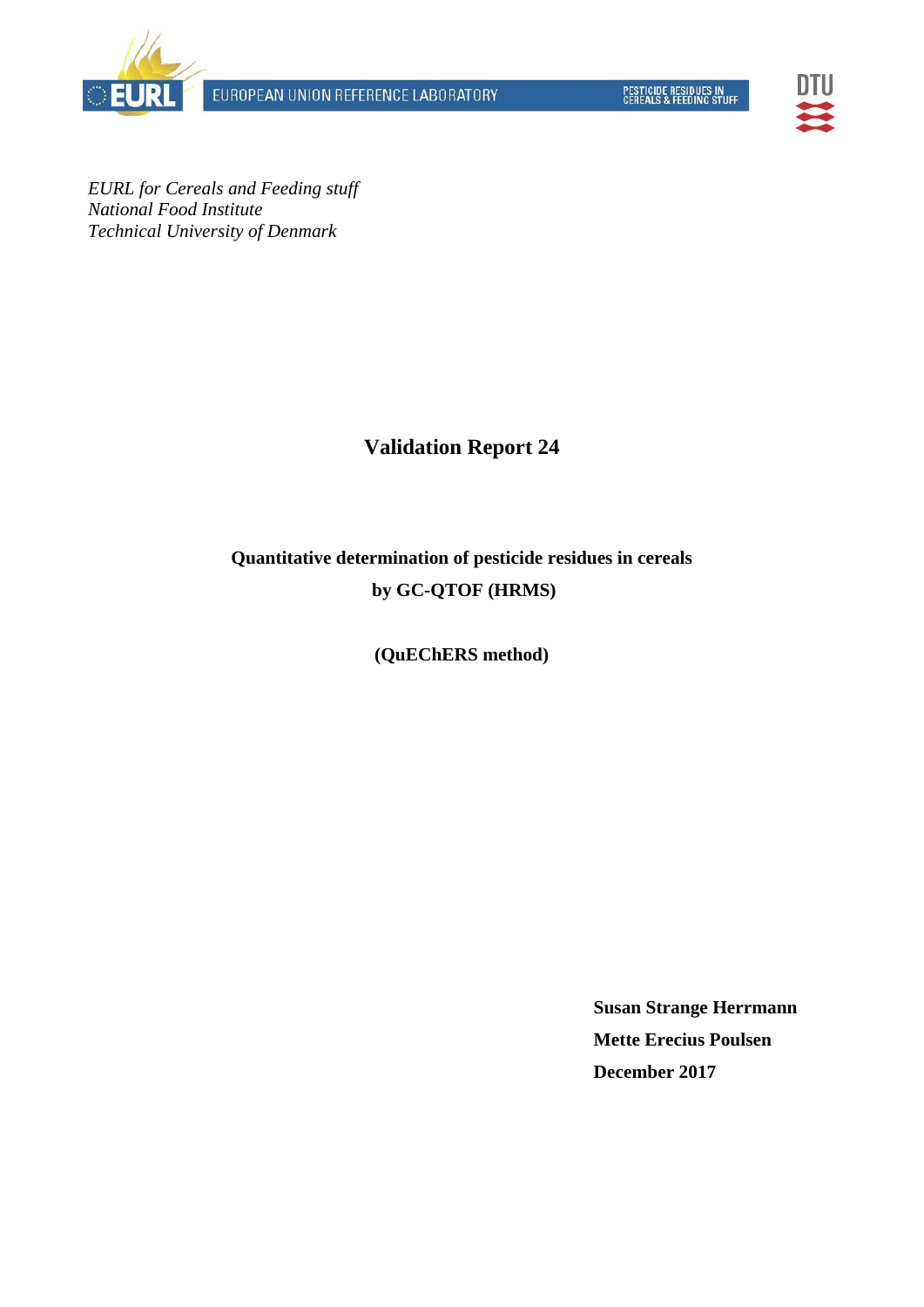## **CONTENT:**

| Appendix 2. Recoveries, repeatability ( $RSDr$ ) and Limit of Quantification (LOQ) for pesticides<br>validated on three cereal commodities, wheat, oat and rice using QuEChERS method and LC-ESI- |  |
|---------------------------------------------------------------------------------------------------------------------------------------------------------------------------------------------------|--|
|                                                                                                                                                                                                   |  |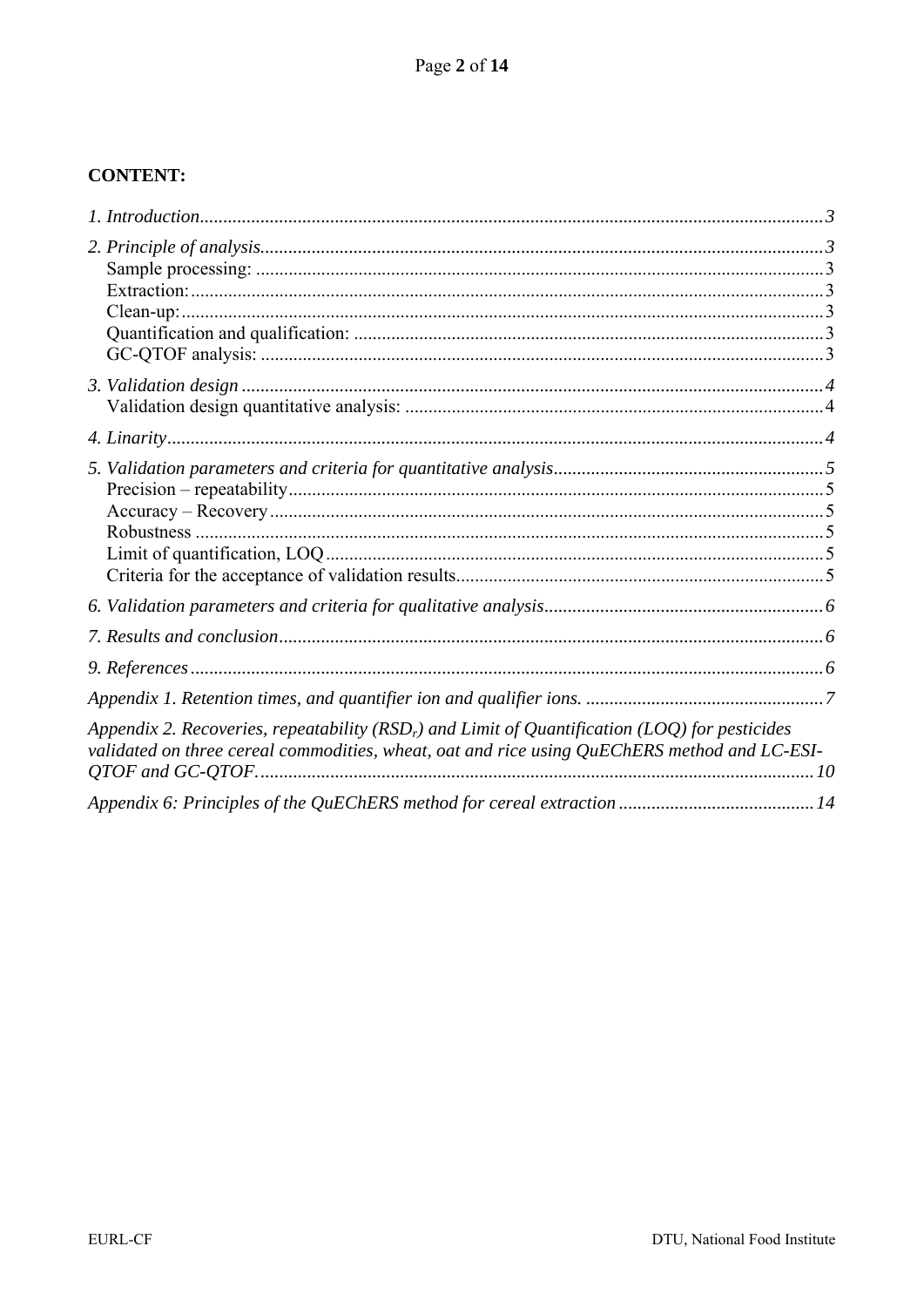## **1. Introduction**

This report describes the validation of the QuEChERS method combined with GC- and LC-QTOF accurate mass determination. Accurate mass determination using the GC- and LC-QTOF was initially intended only for screening purposes, i.e. qualitative analysis. However with increasing resolution, increasing sensitivity as well as wider dynamic ranges of the high resolution MS systems it has become more realistic to also perform quantitative analysis on these instrument. The aim of the present validation study was therefore to evaluate whether the HRMS systems available (Agilent model 7200 GC/Q-TOF) can provide data which allow for, not only qualitative analysis, but also quantitative analysis.

The method was validated for 79 pesticides and metabolites in barley, oat, rice and wheat. The QuEChERS method is an extraction method which has been developed to be Quick, Easy, Cheap, Efficient, Rugged and Safe. The method is most commonly used on fruit, vegetables and cereals<sup>1</sup>.

## **2. Principle of analysis**

Sample processing: The samples were milled with a sieve at 1 mm.

Extraction:

The sample is shaken and a salt and buffer mixture is added and the sample is shaken again.

#### Clean-up:

After centrifugation the supernatant is transferred to a clean tube and put in -80 degree freezer. When the extract is almost thawed it is centrifuged and the supernatant is transferred to a tube containing PSA and MgSO4. An aliquot was withdrawn prior to this clean-up step and analysed by LC-MS/MS. After shaking and an additional centrifugation step the final extract is diluted 1:1 with acetonitrile to obtain the same matrix concentration as in the matrix matched calibration standards.

Quantification and qualification: The final extracts are analysed by GC-QTOF.

#### GC-QTOF analysis:

The GC-system was a 7890B, Agilent Technologies equipped with PAL auto sampler system and Gerstel PTV injector. The injection volume used was 5 µl and the injector was programmed from initially 30°C for 0.8 min to 290°C at a rate of 480°C per min-1 and held for 2 min before further incensement to 310 °C at a rate of 720°C per min-1. Purge time was 3.05 minutes and aliquot of 5  $\mu$ l extract was injected. Two columns, HP5-5MS UI, 15 m, 0.25 mm ID, 0.25  $\mu$ m df with backflush was used. The oven was programmed from initially 60°C for 3 minutes increasing to 180°C at a rate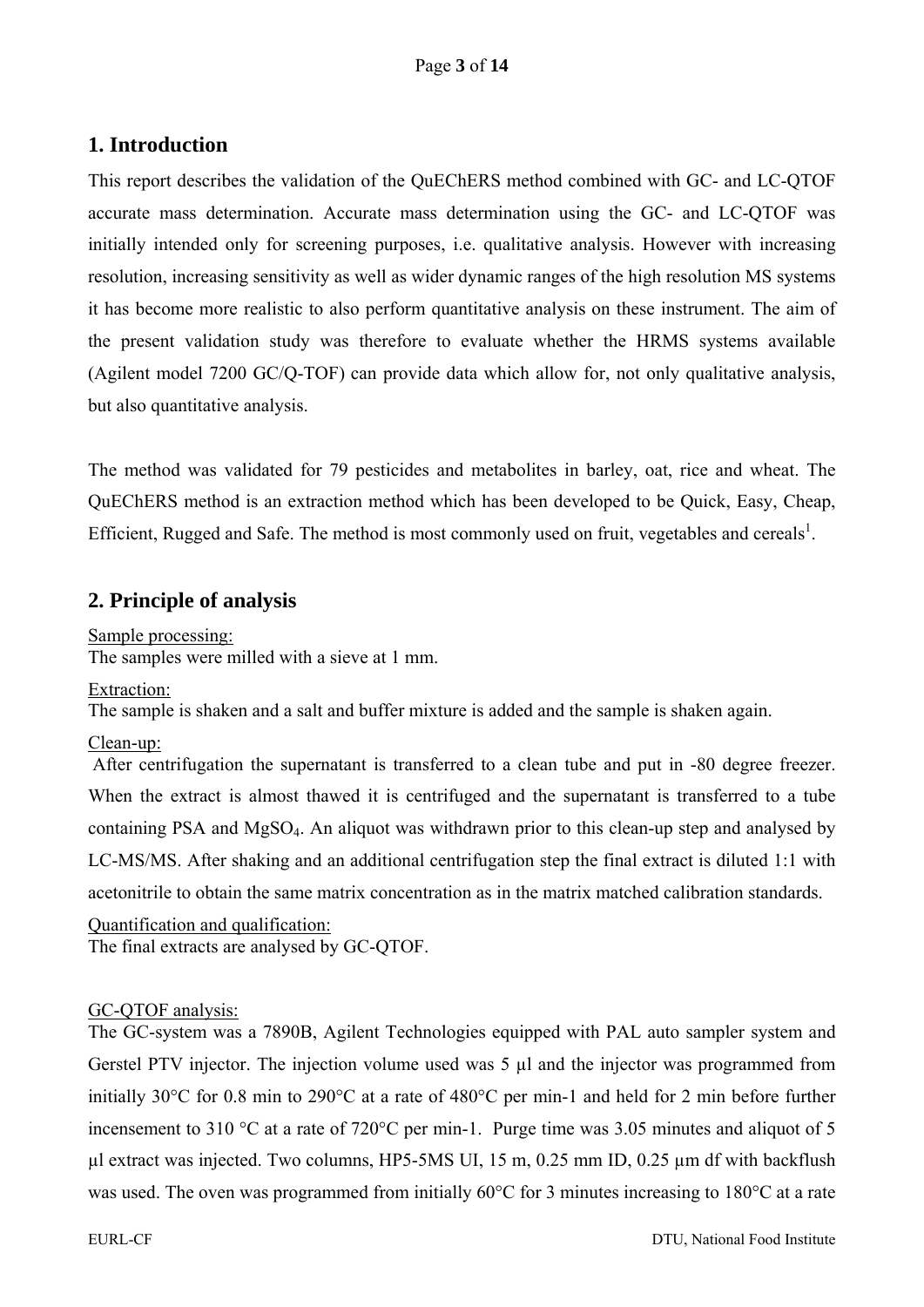of 30°C min-1 and then further, after 0.8 min increased to 290°C at a rate of 5°C min-1. This temperature was maintained for 16 min. Runtime: 38 min. Backflush at 300°C for 2.7 min.

TOF instrument instrument was a 7200 GC/Q-TOF, Agilent Technologies which were managed in EI positive ionisation mode, with an acquisition rate of 4GHz and acquisition mode centroid. The source temperature was 230 °C and the software was MassHunter B 07.03.2129, Processing of data was performed by the MassHunter Quantitave Analysis, B.08.00. This software

gives a good overview of the data. The masses used to identify the compounds were imported from the Agilent Pesticide Spectrum Library. Masses for up to five ions (could include the molecular ion) were imported and the software choose the most intense ions. The method was then used to process a data set and the three best masses were kept and the other deleted. The ions were chosen based on mass accuracy, signal/noise and ion ratios. The masses of the ions included in the methods are listed in appendix 1.

## **3. Validation design**

The method was sought validated for 108 pesticides or metabolites barley, oat, rice and wheat for the quantitative analysis and determination of LOQ and for barley, oat, rice and wheat for the qualitative analysis and determination of SDL. The quantitative results are reported separately.

#### Validation design quantitative analysis:

The validation was performed on 5 replicates of barley, oat, rice and wheat (20 samples) at three spiking levels; 0.01, 0.02 and 0.1 mg/kg (total of 60 samples). The calibration standard were matrix matched with rye matrix.

## **4. Linarity**

The calibration curve is determined by the analysis of each of the analysts at least 4 calibration levels, i.e. 1, 3.33, 10, 33.3, 100, and 333 ng/ml. The quantification was performed from the mean of two bracketing calibration curves.

The calibration curves were in general fitted well with a linear curve, weiged  $1/x$  and ignoring origin. The majority (76%) of the correlation coefficients (R) were higher or equal to 0.98. The poorest fit (R2=0.945) obtained for terbufos.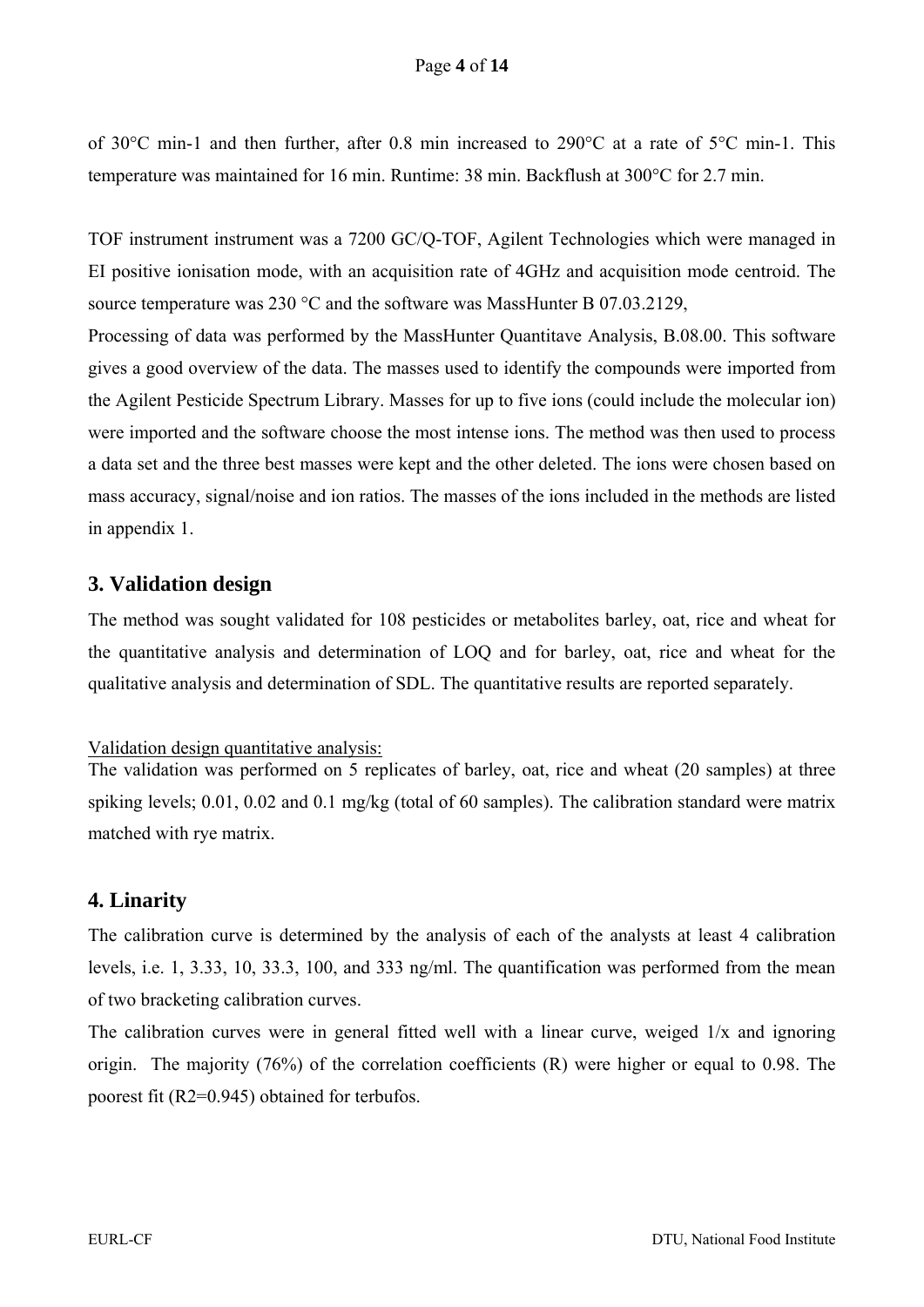## **5. Validation parameters and criteria for quantitative analysis**

#### Precision – repeatability

Repeatability was calculated for all pesticides and degradation products on both spiking levels (0.01 mg/kg and 0.1 mg/kg). Repeatability (RSD<sub>r</sub>) in this validation calculated from the 20 replicate determinations. Repeatability were calculated as given in ISO  $5725-2^2$ .

#### Accuracy – Recovery

The accuracy was determined from recovery studies in which samples were spiked at three concentration levels (0.01, 0.02 mg/kg and 0.1 mg/kg) with the relevant pesticides, isomers and degradation products.

#### Robustness

The QuEChERS method has, in connection with the development of the method, been shown to be robust by Anastassiades et al.  $2003<sup>1</sup>$ .

#### Limit of quantification, LOQ

The quantification limits (LOQ) was determined as the lowest spike level for which the acceptance criteria (se Section 6) was meet.

The obtained results including recovery,  $RSD_r$ , Combined Uncertainty (U<sub>c</sub>) and limit of quantification (LOQ) are presented in appendix 2.

#### Criteria for the acceptance of validation results

For the pesticides to be accepted as validated the following criteria for precision and trueness must to be fulfilled:

1. The relative standard deviation of the repeatability should be  $\leq 20\%$ <sup>3</sup>.

2. The average relative recovery must be between 70 and  $120\%$ <sup>3</sup>.

If the above mentioned criteria have been meet, the quantification limits, LOQs is stated.

The combined uncertainty given by:

$$
U_c = \sqrt{Bias^2 + RSD^2}
$$

Where Bias is the measurement uncertainty of the method (100 - Recovery  $(\%)$ ) and RSD is the standard deviation and the bias or recovery. If Uc is found to be >20 the analytical result for the compound in question obtained with the method needs to be corrected for recovery.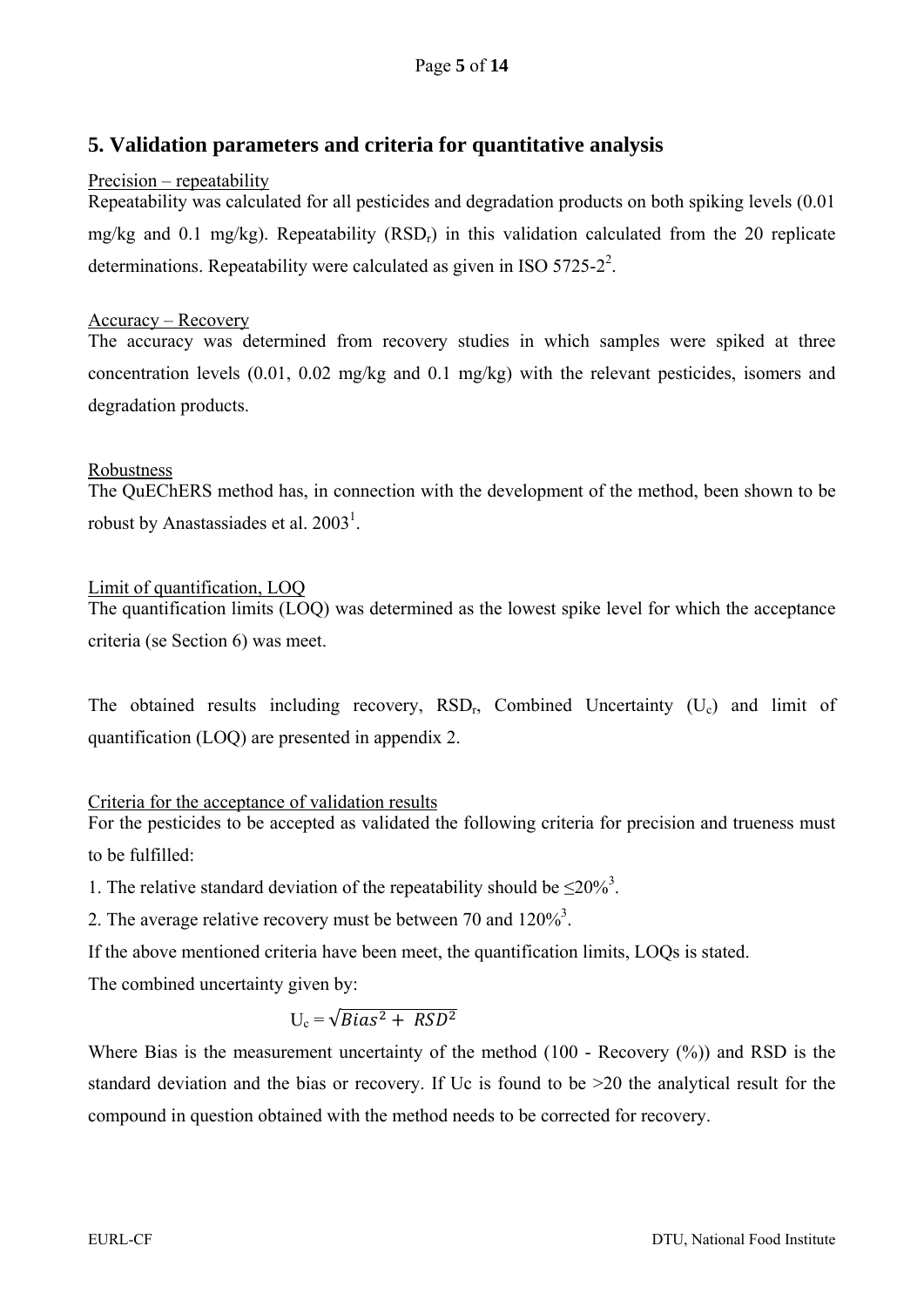## **6. Validation parameters and criteria for qualitative analysis**

Selectivity: An Un-spiked sample of each of the five cereal matrices were analysed and screened for false detects.

Screening detection limit (SDL) is set to the lowest tested level, i.e. 0.01 or 0.1 mg/kg, at which the compound is detected in minimum 95% of the spiked samples, not necessarily meeting the MSidentification criteria defined in the SANTE/11813/2017, 01/01/2018.

## **7. Results and conclusion**

The validation results obtained for the 90 pesticides or metabolites hereof are presented in appendix 1. LOQ at 0.01 was achieved for 60 compounds, LOQ at 0.02 mg/kg for 17 compounds and LOQ at 0.1 for 13 compounds.

## **9. References**

**1** EN 15662:2008. Foods of plant origin - Determination of pesticide residues using GC-MS and/or LC-MS/MS following acetonitrile extraction/partitioning and clean-up by dispersive SPE -

QuEChERS-method

**2** ISO 5725-2:1994. Accuracy (trueness and precision) of measurement methods and results – Part2. Basic method for the determination of repeatability and reproducibility of standard measurement method. First edition. December 1994.

**3** Method Validation and Quality Control Procedures for Pesticide Residue Analysis in Food and Feed, Document No SANTE/11813/2017, 01/01/2018.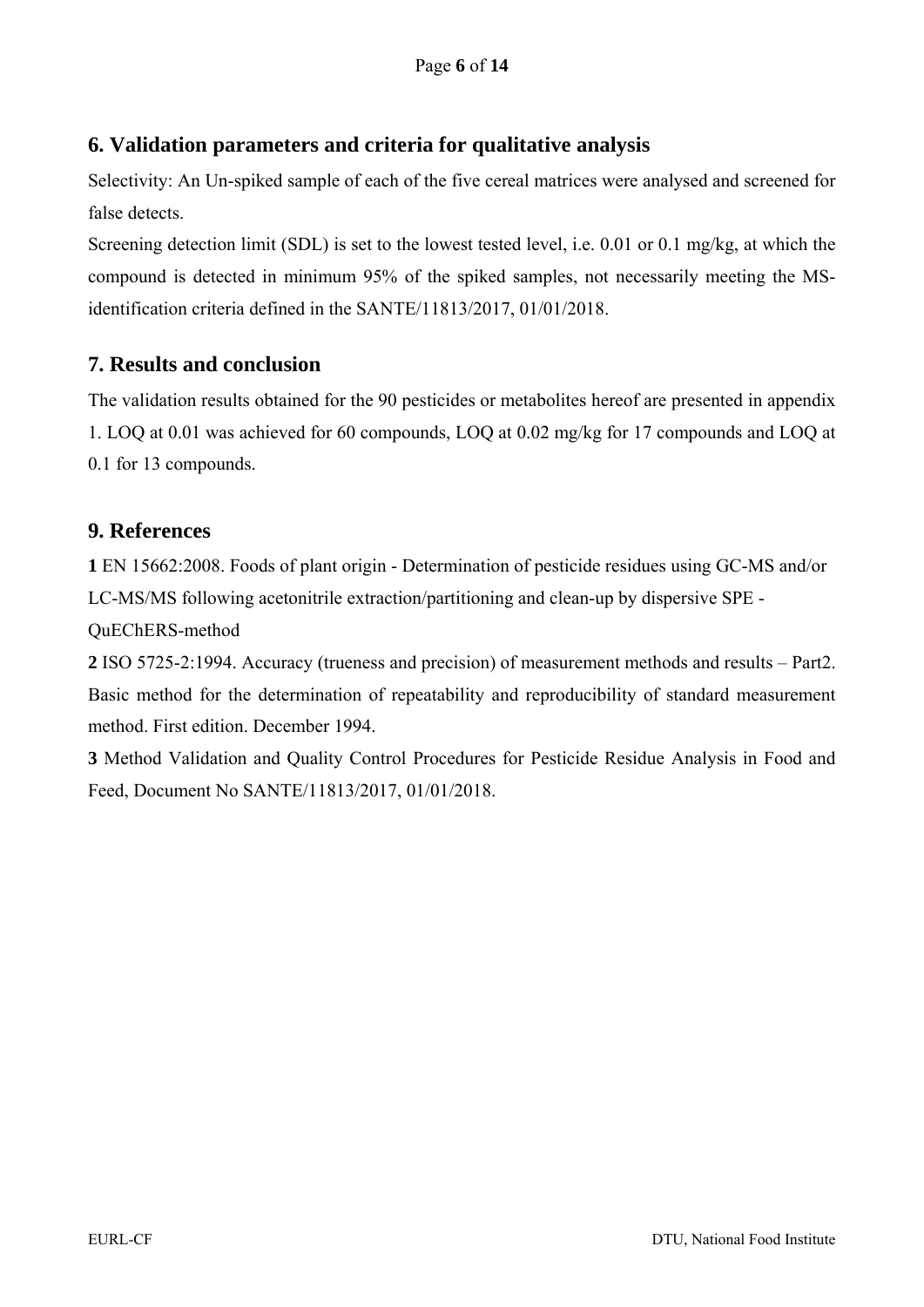| Appendix 1. Retention times, and quantifier ion and qualifier ions. |  |  |  |  |
|---------------------------------------------------------------------|--|--|--|--|
|                                                                     |  |  |  |  |

| Pesticide name            | <b>RT</b> | <b>Quantifier ion</b> | <b>Qualifier ion1</b> | <b>Qualifier ion2</b> |  |  |  |
|---------------------------|-----------|-----------------------|-----------------------|-----------------------|--|--|--|
| 2,4,5-T-methylester       | 11.43     | 232.9768              | 267.9455              | 208.9322              |  |  |  |
| 2,4-DB-methylester        | 12.24     | 101.0594              | 161.9634              | 230.9974              |  |  |  |
| 2,4-DButylester           | 12.65     | 184.9997              | 174.9712              | 161.9634              |  |  |  |
| 2,4-Dmethylester          | 9.81      | 199.0155              | 233.9845              | 174.9712              |  |  |  |
| 2,6-Dichlorobenzamide     | 10.21     | 172.9555              | 174.9540              | 188.9743              |  |  |  |
| 4,4'-Dichlorobenzophenone | 14.25     | 138.9942              | 110.9996              | 140.9916              |  |  |  |
| Acetochlor                | 12.75     | 146.0961              | 162.0913              | 174.0913              |  |  |  |
| Acibenzolar-S-methyl(BTH) | 13.01     | 181.9852              | 134.9899              | 106.9950              |  |  |  |
| Allidochlor               | 7.34      | 138.0908              | 132.0215              | 96.0808               |  |  |  |
| Ancymidol                 | 17.84     | 228.0897              | 121.0648              | 107.0240              |  |  |  |
| Aspon(NDP)                | 14.00     | 210.9049              | 209.8970              | 114.9613              |  |  |  |
| Atraton                   | 11.78     | 196.1193              | 169.0958              | 154.0723              |  |  |  |
| Atrazine-desethyl         | 10.09     | 172.0383              | 187.0619              | 145.0150              |  |  |  |
| Azaconazole               | 17.46     | 216.9819              | 172.9556              | 218.9788              |  |  |  |
| Aziprotryne               | 11.76     | 182.0492              | 139.0978              | 196.0651              |  |  |  |
| <b>Benfluralin</b>        | 10.18     | 292.0542              | 264.0227              | 276.0591              |  |  |  |
| Benodanil                 | 18.67     | 230.9303              | 202.9352              | 322.9802              |  |  |  |
| Benoxacor                 | 12.26     | 120.0440              | 134.0600              | 259.0161              |  |  |  |
| Benzoylprop-ethyl         | 20.91     | 105.0333              | 77.0386               | 292.0291              |  |  |  |
| <b>Butachlor</b>          | 16.34     | 160.1119              | 176.1070              | 188.1070              |  |  |  |
| <b>Butafenacil</b>        | 25.49     | 331.0102              | 179.9847              | 333.0062              |  |  |  |
| <b>Butamifos</b>          | 16.62     | 286.1031              | 200.0107              | 231.9828              |  |  |  |
| <b>Butylate</b>           | 8.16      | 146.0996              | 156.1383              | 174.0947              |  |  |  |
| Carbetamide               | 14.27     | 119.0366              | 93.0573               | 120.0399              |  |  |  |
| Chlorbenside              | 15.70     | 125.0148              | 89.0386               | 267.9875              |  |  |  |
| Chloridazon               | 19.19     | 218.0163              | 124.9821              | 93.0100               |  |  |  |
| Chloroneb                 | 8.75      | 190.9661              | 205.9896              | 140.9738              |  |  |  |
| Chlorthion                | 14.46     | 124.9817              | 296.9622              | 109.0049              |  |  |  |
| Crimidine                 | 8.86      | 142.0289              | 156.0323              | 171.0558              |  |  |  |
| Cyfluthrin                | 25.79     | 206.0611              | 199.0554              | 163.0076              |  |  |  |
| DDD,-op                   | 18.44     | 235.0079              | 165.0699              | 212.0387              |  |  |  |
| DDM/Dichlorophen          | 8.35      | 128.0018              | 141.0102              | 129.9994              |  |  |  |
| Diallate                  | 10.41     | 234.0714              | 86.0600               | 108.9606              |  |  |  |
| Dibutylchlorendate        | 22.61     | 387.8211              | 370.8178              | 316.8750              |  |  |  |
| Dicapthon                 | 14.31     | 261.9936              | 124.9821              | 296.9622              |  |  |  |
| Dichlobenil               | 7.71      | 170.9634              | 100.0182              | 172.9606              |  |  |  |
| Dichlone                  | 9.61      | 190.9840              | 162.9945              | 192.9865              |  |  |  |
| Dichlormid                | 7.73      | 172.0522              | 124.0757              | 136.0757              |  |  |  |
| Dichlorprop-methyl        | 9.61      | 161.9632              | 188.9868              | 248.0002              |  |  |  |
| Diclobutrazol             | 17.41     | 270.0198              | 158.9763              | 216.9823              |  |  |  |
| Diclofop-methyl           | 20.15     | 252.9831              | 340.0264              | 281.0131              |  |  |  |
| Dimethenamid              | 12.63     | 154.0683              | 230.0401              | 203.0166              |  |  |  |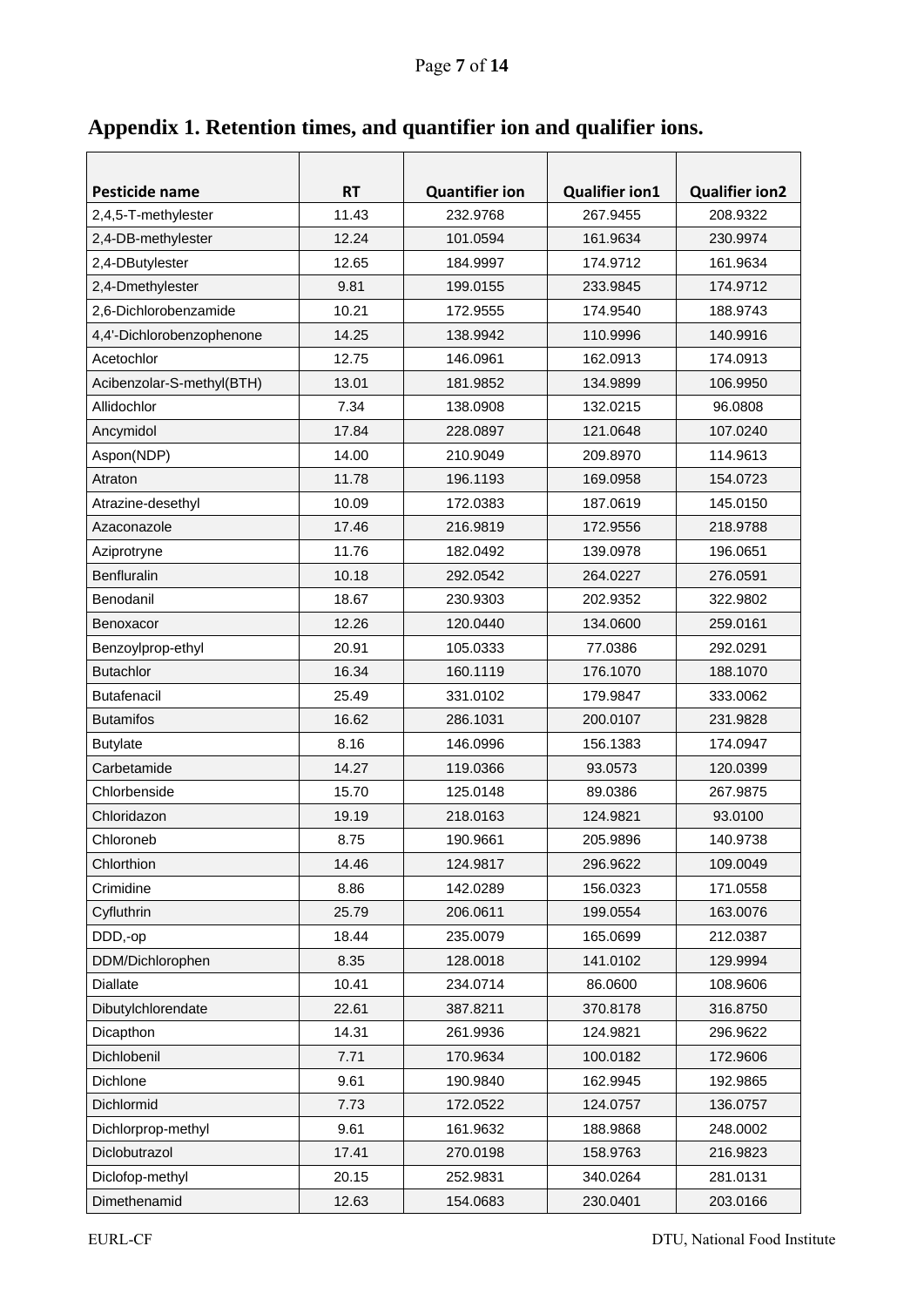| Pesticide name       | <b>RT</b> | <b>Quantifier ion</b> | <b>Qualifier ion1</b> | <b>Qualifier ion2</b> |  |  |  |
|----------------------|-----------|-----------------------|-----------------------|-----------------------|--|--|--|
| Dimethipin           | 11.05     | 75.9974               | 123.9647              | 118.0083              |  |  |  |
| Diphenamid           | 14.70     | 167.0853              | 72.0444               | 152.0621              |  |  |  |
| Dithiopyr            | 13.42     | 354.0587              | 286.0486              | 306.0548              |  |  |  |
| Dodemorph            | 14.58     | 154.1224              | 238.2165              | 281.2713              |  |  |  |
| Etaconazole          | 18.29     | 172.9556              | 245.0131              | 190.9661              |  |  |  |
| Ethofumesate         | 13.62     | 161.0596              | 207.1016              | 137.0597              |  |  |  |
| Famphur              | 19.19     | 218.0163              | 124.9822              | 93.0100               |  |  |  |
| Fenfuram             | 11.81     | 109.0280              | 110.0317              | 201.0784              |  |  |  |
| Fenobucarb           | 9.56      | 121.0642              | 150.1039              | 207.1254              |  |  |  |
| Fenoprop-methyl      | 11.10     | 195.9244              | 222.9479              | 281.9612              |  |  |  |
| Fensulfothion        | 18.23     | 293.0073              | 156.0062              | 141.0005              |  |  |  |
| Fensulfothionsulfone | 18.75     | 187.9957              | 324.0250              | 156.9954              |  |  |  |
| Fluchloralin         | 11.65     | 306.0698              | 326.0150              | 264.0227              |  |  |  |
| Fluoroglycofen-ethyl | 23.81     | 343.9945              | 447.0327              | 345.0010              |  |  |  |
| Fluridone            | 27.60     | 328.0951              | 329.1022              | 154.5477              |  |  |  |
| Flurprimidol         | 12.60     | 269.0535              | 107.0240              | 189.0158              |  |  |  |
| Hexazinone           | 19.96     | 171.0878              | 71.0604               | 128.0818              |  |  |  |
| Iprobenfos           | 12.15     | 91.0540               | 204.0005              | 288.0944              |  |  |  |
| Isazofos             | 11.91     | 118.9877              | 161.0350              | 162.0429              |  |  |  |
| Isocarbamide         | 11.24     | 142.0608              | 130.0611              | 185.1159              |  |  |  |
| Isocarbophos         | 14.37     | 135.9975              | 120.0206              | 121.0284              |  |  |  |
| Isopropalin          | 14.85     | 280.1295              | 238.0822              | 264.1343              |  |  |  |
| Mefenpyr-diethyl     | 20.81     | 252.9943              | 299.0349              | 227.0137              |  |  |  |
| Metazachlor          | 15.08     | 132.0804              | 133.0886              | 209.0602              |  |  |  |
| Methabenzthiazuron   | 10.14     | 136.0211              | 164.0403              | 135.0137              |  |  |  |
| Metobromuron         | 12.29     | 169.9595              | 258.0000              | 196.9471              |  |  |  |
| Mexacarbate          | 11.87     | 165.1145              | 164.1070              | 150.0913              |  |  |  |
| mgk264               | 14.95     | 164.0706              | 111.0315              | 110.0237              |  |  |  |
| Nitrothal-isopropyl  | 14.37     | 236.0555              | 194.0084              | 212.0190              |  |  |  |
| Pentanochlor         | 13.64     | 141.0337              | 239.1071              | 197.0602              |  |  |  |
| Pethoxamid           | 15.59     | 260.1649              | 131.0855              | 280.1099              |  |  |  |
| Phenothrin           | 22.32     | 123.1168              | 183.0804              | 81.0699               |  |  |  |
| Phoratesulfoxide     | 15.15     | 96.9505               | 199.0011              | 153.0134              |  |  |  |
| Plifenate(Penfenate) | 12.80     | 216.9818              | 169.9685              | 171.9655              |  |  |  |
| Profluralin          | 11.33     | 318.0699              | 330.1060              | 347.1087              |  |  |  |
| Prometryn            | 13.13     | 184.0660              | 241.1356              | 226.1121              |  |  |  |
| Propachlor           | 9.64      | 120.0802              | 176.1070              | 120.0444              |  |  |  |
| Propaphos            | 15.94     | 219.9956              | 140.0290              | 304.0893              |  |  |  |
| Quinomethionate      | 15.83     | 233.9918              | 205.9967              | 116.0495              |  |  |  |
| Quizalofop-ethyl     | 26.61     | 372.0885              | 243.0320              | 299.0582              |  |  |  |
| Rabenzazole          | 14.26     | 212.1056              | 170.0713              | 195.0791              |  |  |  |
| Secbumeton           | 11.78     | 196.1193              | 169.0958              | 210.1349              |  |  |  |
| Tebupirimfos         | 12.07     | 152.0941              | 234.0222              | 261.0457              |  |  |  |
| <b>Terbufos</b>      | 11.35     | 230.9734              | 96.9508               | 153.0134              |  |  |  |
| Thenylchlor          | 20.05     | 127.0209              | 288.1053              | 141.0369              |  |  |  |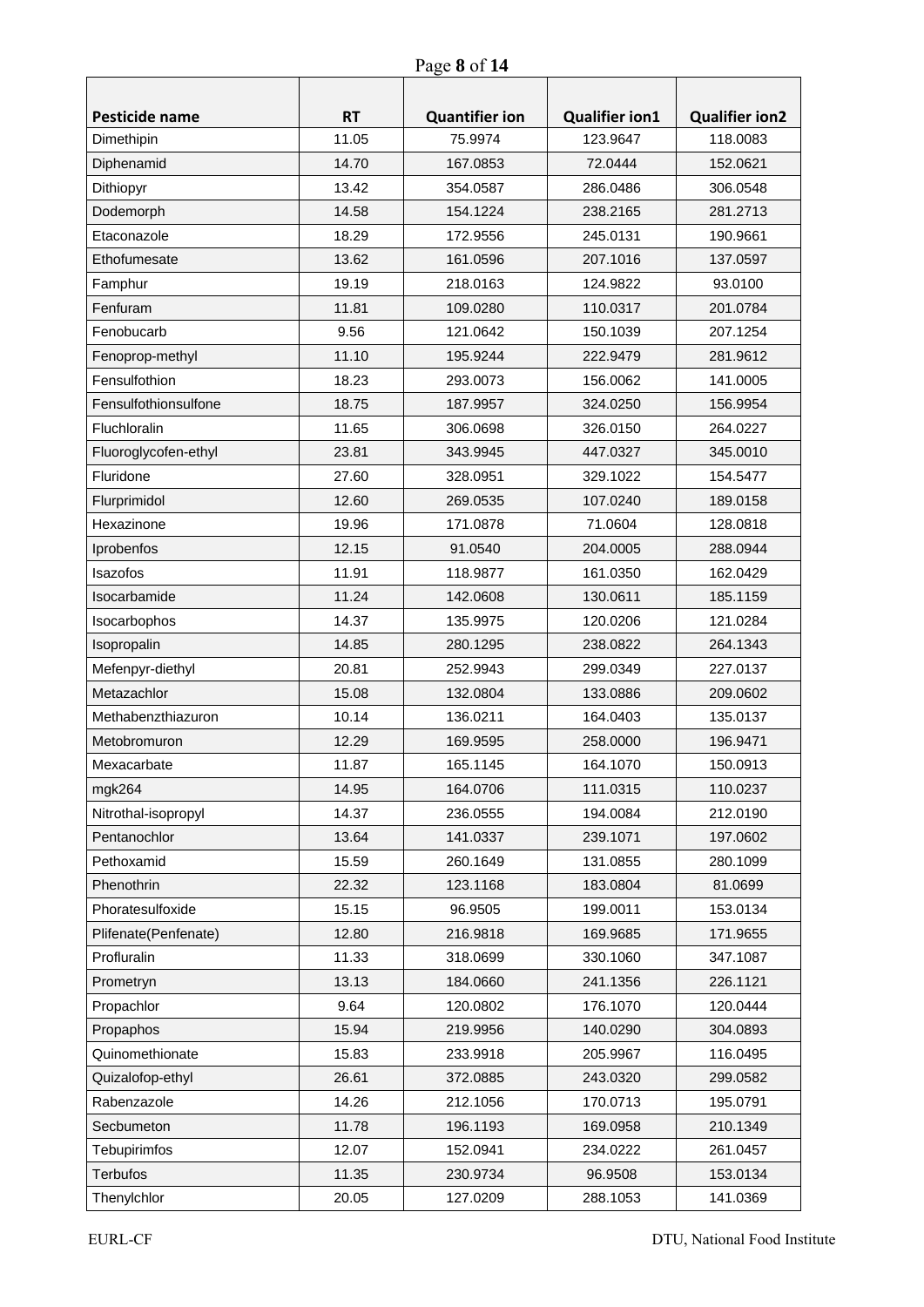| Pesticide name | <b>RT</b> | <b>Quantifier ion</b> | <b>Qualifier ion1</b> | <b>Qualifier ion2</b> |
|----------------|-----------|-----------------------|-----------------------|-----------------------|
| Tiocarbazill   | 14.39     | 91.0539               | 100.0757              | 156.1383              |
| Tribufos       | 17.03     | 168.9905              | 146.9156              | 112.9279              |
| Vernolate      | 8.27      | 128,1066              | 86,0600               | 146.0998              |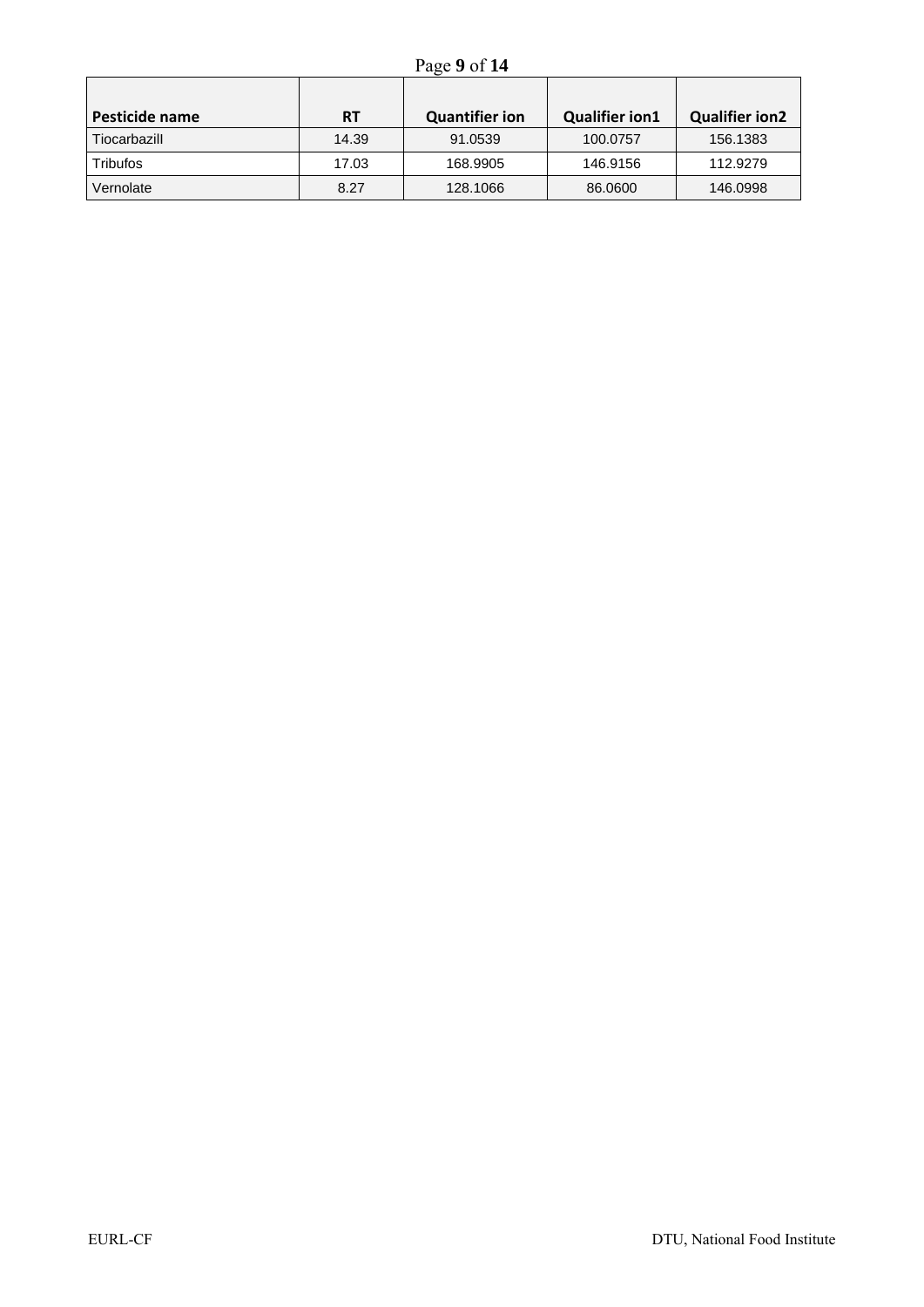#### Page **10** of **14**

Appendix 2. Recoveries, repeatability (RSD<sub>r</sub>) and Limit of Quantification (LOQ) for pesticides validated on three cereal **commodities, wheat, oat and rice using QuEChERS method and LC-ESI-QTOF and GC-QTOF.** 

|                                       | Spike level 0.005 mg/kg |                         |            |                                  |                      | Spike level 0.01 mg/kg  |                | Spike level 0.1 mg/kg                   |                      |            |            |                                  |      |
|---------------------------------------|-------------------------|-------------------------|------------|----------------------------------|----------------------|-------------------------|----------------|-----------------------------------------|----------------------|------------|------------|----------------------------------|------|
| Compound                              | Recovery<br>℅           | RSD <sub>r</sub> ,<br>% | RSDR,<br>% | Comb.<br>Uncer-<br>tainty<br>(%) | <b>Recovery</b><br>℅ | RSD <sub>r</sub> ,<br>% | RSDR.<br>℅     | Comb.<br><b>Uncer-</b><br>tainty<br>(%) | <b>Recovery</b><br>℅ | RSDr,<br>℅ | RSDR,<br>℅ | Comb.<br>Uncer-<br>tainty<br>(%) | LOQ  |
| 2,4,5-T-methylester                   | 109                     | 10                      | 11         | 11                               | 106                  | 8                       | 8              | 8                                       | 86                   | 12         | 12         | 12                               | 0.01 |
| 2,4-D Butyl ester                     | 107                     | 16                      | 15         | 15                               | 113                  | 8                       | 8              | 8                                       | 85                   | 12         | 12         | 12                               | 0.01 |
| 2,4-D methyl ester                    | 111                     | 10                      | 12         | 12                               | 106                  | 8                       | 12             | 12                                      | 91                   | 12         | 12         | 12                               | 0.01 |
| 2,4-DB-methylester                    | 96                      | 17                      | 18         | 18                               | 115                  | 9                       | 9              | 9                                       | 87                   | 15         | 14         | 14                               | 0.01 |
| 2,6-Dichlorobenzamide                 | 107                     | 20                      | 20         | 20                               | 98                   | 10                      | 9              | 9                                       | 62                   | 12         | 18         | 18                               | 0.01 |
| 4,4'-Dichlorobenzophenone             | 100                     | 18                      | 18         | 18                               | 104                  | $\overline{7}$          | 9              | 9                                       | 79                   | 12         | 11         | 11                               | 0.01 |
| Acetochlor                            | 89                      | 17                      | 23         | 23                               | 91                   | 10                      | 14             | 14                                      | 79                   | 19         | 17         | 17                               | 0.01 |
| Acibenzolar-S-methyl (BTH)            | 112                     | 33                      | 31         | 31                               | 124                  | 11                      | 11             | 11                                      | 91                   | 10         | 10         | 10                               | 0.02 |
| Allidochlor                           |                         |                         |            |                                  | 93                   | 19                      | 20             | 20                                      | 85                   | 17         | 17         | 17                               | 0.02 |
| Ancymidol                             | 94                      | 15                      | 14         | 14                               | 105                  | $\overline{7}$          | 6              | 6                                       | 65                   | 15         | 20         | 20                               | 0.01 |
| Aspon (NDP)                           | 108                     | 14                      | 16         | 16                               | 98                   | 8                       | $\overline{7}$ | $\overline{7}$                          | 83                   | 14         | 16         | 16                               | 0.01 |
| Atraton                               | 102                     | 12                      | 14         | 14                               | 99                   | $\overline{7}$          | 10             | 10                                      | 75                   | 14         | 15         | 15                               | 0.01 |
| Atrazine-desethyl (Desethyl-atrazine) | 99                      | 14                      | 18         | 18                               | 91                   | $\overline{7}$          | 10             | 10                                      | 74                   | 14         | 13         | 13                               | 0.01 |
| Azaconazole                           | 101                     | 14                      | 16         | 17                               | 102                  | $\overline{7}$          | 8              | 8                                       | 71                   | 15         | 19         | 19                               | 0.01 |
| Aziprotryne                           |                         |                         |            |                                  |                      |                         |                |                                         | 85                   | 12         | 11         | 11                               | 0.10 |
| Benfluralin                           | 112                     | 15                      | 19         | 19                               | 92                   | 6                       | 9              | 9                                       | 61                   | 11         | 11         | 11                               | 0.01 |
| Benodanil                             | 92                      | 16                      | 16         | 16                               | 94                   | 9                       | 9              | 9                                       | 77                   | 11         | 10         | 10                               | 0.01 |
| Benoxacor                             | 103                     | 15                      | 19         | 19                               | 113                  | 10                      | 10             | 10                                      | 84                   | 18         | 17         | 17                               | 0.01 |
| Benzoylprop-ethyl                     | 120                     | 19                      | 39         | 39                               | 37                   | 6                       | 67             | 67                                      | 101                  | 17         | 15         | 15                               | 0.10 |
| <b>Butachlor</b>                      |                         |                         |            |                                  | 120                  | 10                      | 16             | 16                                      | 74                   | 16         | 17         | 17                               | 0.02 |
| <b>Butafenacil</b>                    | 57                      | 35                      | 33         | 33                               | 31                   | 30                      | 73             | 73                                      | 80                   | 13         | 12         | 12                               | 0.10 |
| <b>Butamifos</b>                      | 103                     | 22                      | 32         | 32                               | 109                  | 14                      | 13             | 13                                      | 76                   | 13         | 14         | 14                               | 0.02 |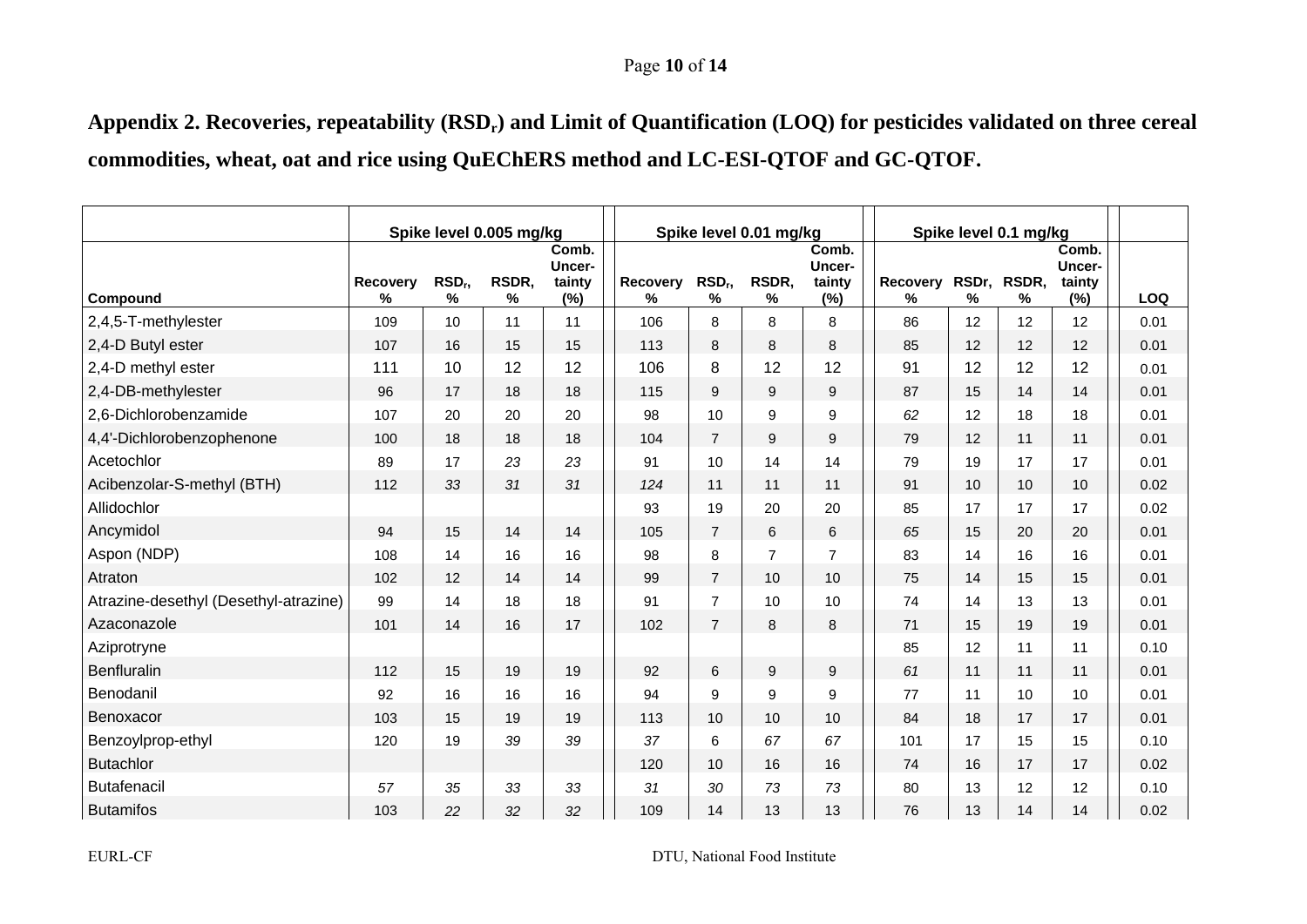Page **11** of **14**

|                         | Spike level 0.005 mg/kg |                       |            |                                  |               | Spike level 0.01 mg/kg |                | Spike level 0.1 mg/kg            |               |      |                  |                                  |            |
|-------------------------|-------------------------|-----------------------|------------|----------------------------------|---------------|------------------------|----------------|----------------------------------|---------------|------|------------------|----------------------------------|------------|
| Compound                | Recovery<br>%           | RSD <sub>r</sub><br>% | RSDR,<br>% | Comb.<br>Uncer-<br>tainty<br>(%) | Recovery<br>% | $RSD_r$<br>%           | RSDR,<br>$\%$  | Comb.<br>Uncer-<br>tainty<br>(%) | Recovery<br>℅ | $\%$ | RSDr, RSDR,<br>% | Comb.<br>Uncer-<br>tainty<br>(%) | <b>LOQ</b> |
| <b>Butylate</b>         | 83                      | 32                    | 33         | 33                               | 62            | 15                     | 20             | 20                               | 75            | 21   | 20               | 20                               | 0.02       |
| Chlorbenside            | 104                     | 15                    | 18         | 18                               | 97            | $\boldsymbol{9}$       | 11             | 11                               | 69            | 14   | 14               | 14                               | 0.01       |
| Chloridazon             | 97                      | 14                    | 19         | 19                               | 105           | 8                      | 17             | 17                               | 79            | 17   | 19               | 19                               | 0.01       |
| Chloroneb               | 88                      | 15                    | 18         | 19                               | 93            | 6                      | 6              | 6                                | 82            | 14   | 13               | 13                               | 0.01       |
| Chlorthion              | 101                     | 18                    | 20         | 20                               | 122           | 11                     | 12             | 12                               | 79            | 15   | 14               | 14                               | 0.01       |
| Crimidine               | 95                      | 17                    | 16         | 16                               | 95            | $\overline{7}$         | $\overline{7}$ | $\overline{7}$                   | 83            | 15   | 14               | 14                               | 0.01       |
| Cyfluthrin              |                         |                       |            |                                  |               |                        |                |                                  | 96            | 14   | 22               | 22                               | 0.10       |
| DDD,- op                | 84                      | 35                    | 41         | 41                               | 151           | 29                     | 29             | 29                               | 83            | 17   | 18               | 18                               | 0.10       |
| DDM / Dichlorophen      | 85                      | 11                    | 11         | 11                               | 92            | $\overline{7}$         | 8              | 8                                | 73            | 15   | 15               | 15                               | 0.01       |
| <b>Diallate</b>         | 112                     | 19                    | 20         | 20                               | 102           | 6                      | 9              | 9                                | 80            | 14   | 13               | 13                               | 0.01       |
| Dibutylchlorendate      | 106                     | 12                    | 18         | 18                               | 60            | 12                     | 13             | 13                               | 75            | 19   | 19               | 19                               | 0.01       |
| Dicapthon               | 98                      | 14                    | 16         | 16                               | 111           | 9                      | 11             | 11                               | 69            | 14   | 14               | 14                               | 0.01       |
| Dichlobenil             | 95                      | 10                    | 10         | 10                               | 98            | 5                      | 6              | 6                                | 89            | 14   | 14               | 14                               | 0.01       |
| <b>Dichlone</b>         | 106                     | 34                    | 34         | 34                               | 103           | 12                     | 12             | 12                               | 84            | 18   | 17               | 17                               | 0.02       |
| Dichlormid              |                         |                       |            |                                  | 96            | 8                      | 8              | 8                                | 76            | 16   | 16               | 16                               | 0.02       |
| Dichlorprop-methyl      | 101                     | 11                    | 14         | 14                               | 96            | 8                      | 8              | 8                                | 83            | 15   | 14               | 14                               | 0.01       |
| Diclobutrazol           | 106                     | 13                    | 14         | 14                               | 113           | 6                      | $\overline{7}$ | $\overline{7}$                   | 75            | 19   | 20               | 20                               | 0.01       |
| Diclofop-methyl         | 42                      | 29                    | 31         | 31                               | 31            | 9                      | 11             | 11                               | 74            | 11   | 10               | 10                               | 0.10       |
| Dimethenamid (SAN 582H) | 99                      | 14                    | 13         | 13                               | 100           | 10                     | 9              | 9                                | 81            | 16   | 14               | 14                               | 0.01       |
| Dimethipin              | 120                     | 33                    | 40         | 40                               | 132           | 12                     | 12             | 12                               | 85            | 15   | 14               | 14                               | 0.02       |
| Diphenamid              | 112                     | 13                    | 20         | 20                               | 111           | $\overline{7}$         | $\,6\,$        | $\overline{7}$                   | 81            | 15   | 13               | 13                               | 0.01       |
| Dithiopyr               | 104                     | 12                    | 14         | 14                               | 106           | $\overline{7}$         | $\overline{7}$ | $\overline{7}$                   | 83            | 16   | 14               | 14                               | 0.01       |
| Dodemorph               | 78                      | 40                    | 41         | 41                               | 95            | 19                     | 20             | 20                               | 77            | 14   | 13               | 13                               | 0.02       |
| Etaconazole             | 98                      | 44                    | 41         | 41                               | 112           | 6                      | $\overline{7}$ | $\overline{7}$                   | 77            | 15   | 15               | 15                               | 0.01       |
| Ethofumesate            | 99                      | 17                    | 15         | 16                               | 108           | 9                      | 8              | 8                                | 83            | 14   | 13               | 13                               | 0.01       |
| Famphur                 | 97                      | 14                    | 19         | 19                               | 105           | 8                      | 17             | 17                               | 79            | 17   | 19               | 19                               | 0.01       |
| Fenfuram                | 114                     | 16                    | 15         | 15                               | 108           | 11                     | 16             | 17                               | 88            | 18   | 26               | 26                               | 0.01       |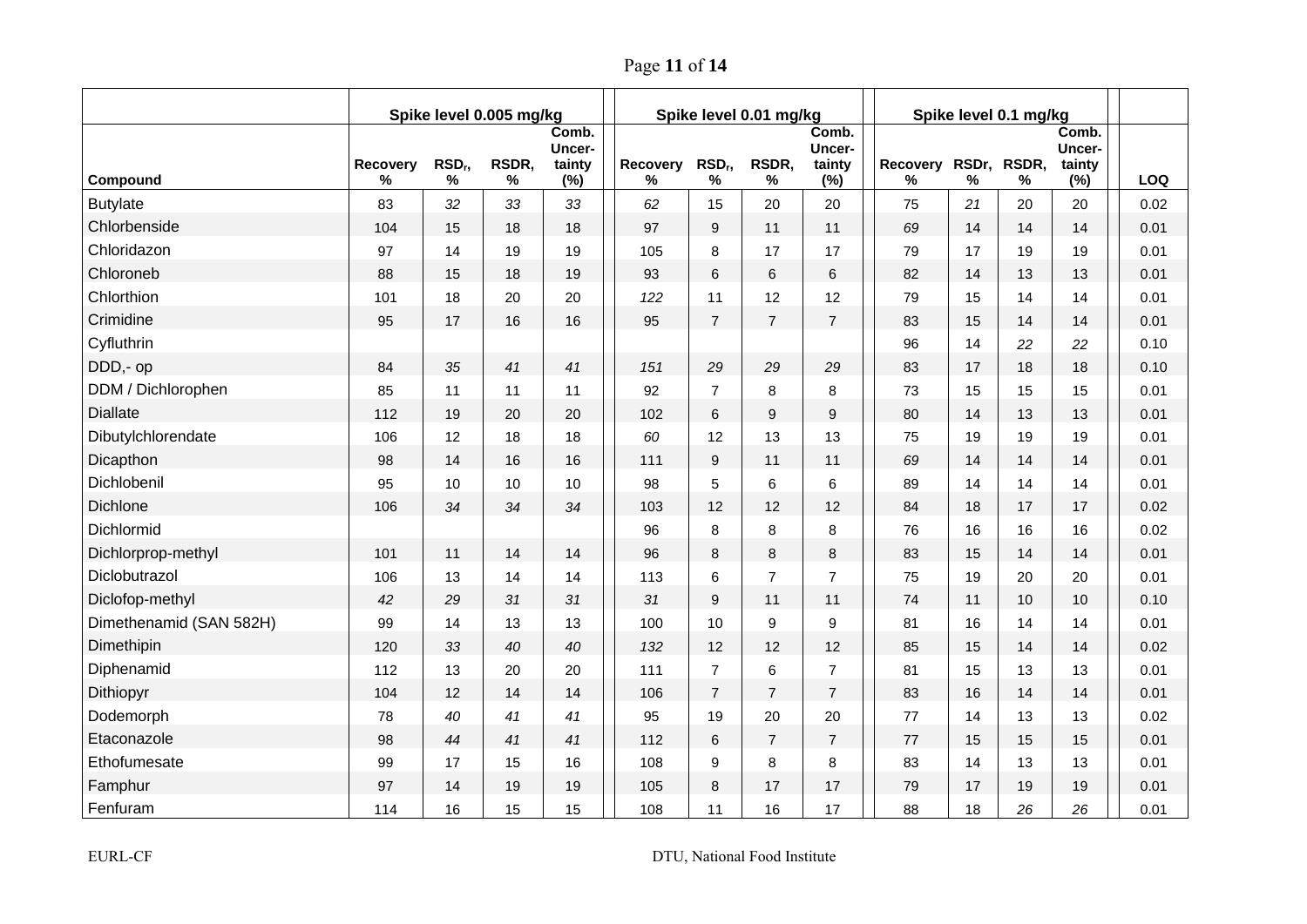Page **12** of **14**

|                       | Spike level 0.005 mg/kg |                       |            |                                  | Spike level 0.01 mg/kg |                  |                  |                                  | Spike level 0.1 mg/kg |      |                  |                                  |            |
|-----------------------|-------------------------|-----------------------|------------|----------------------------------|------------------------|------------------|------------------|----------------------------------|-----------------------|------|------------------|----------------------------------|------------|
| Compound              | Recovery<br>$\%$        | RSD <sub>r</sub><br>% | RSDR,<br>% | Comb.<br>Uncer-<br>tainty<br>(%) | Recovery<br>℅          | $RSD_r$<br>%     | RSDR,<br>%       | Comb.<br>Uncer-<br>tainty<br>(%) | Recovery<br>℅         | $\%$ | RSDr, RSDR,<br>% | Comb.<br>Uncer-<br>tainty<br>(%) | <b>LOQ</b> |
| Fenobucarb (Baycarb)  |                         |                       |            |                                  |                        |                  |                  |                                  | 109                   | 20   | 19               | 19                               | 0.10       |
| Fenoprop-methyl       | 105                     | 13                    | 12         | 12                               | 98                     | $\boldsymbol{9}$ | $\bf 8$          | 8                                | 83                    | 14   | 13               | 13                               | 0.01       |
| Fensulfothion         | 96                      | 16                    | 18         | 18                               | 101                    | $\overline{7}$   | 13               | 13                               | 76                    | 13   | 13               | 13                               | 0.01       |
| Fensulfothion sulfone | 105                     | 18                    | 16         | 16                               | 110                    | 10               | 9                | 9                                | 84                    | 14   | 12               | 12                               | 0.01       |
| Fluchloralin          | 102                     | 13                    | 14         | 14                               | 108                    | 9                | $\boldsymbol{9}$ | 9                                | 73                    | 11   | 11               | 11                               | 0.01       |
| Fluoroglycofen-ethyl  |                         |                       |            |                                  |                        |                  |                  |                                  | 68                    | 10   | 14               | 14                               | 0.10       |
| Fluridone             |                         |                       |            |                                  |                        |                  |                  |                                  | 78                    | 11   | 10               | 10                               | 0.10       |
| Flurprimidol          | 103                     | 12                    | 12         | 12                               | 100                    | $\overline{7}$   | $\overline{7}$   | $\overline{7}$                   | 79                    | 15   | 14               | 14                               | 0.01       |
| Hexazinone            | 67                      | 30                    | 43         | 43                               | 84                     | 8                | 13               | 13                               | 77                    | 14   | 13               | 13                               | 0.02       |
| Iprobenfos            |                         |                       |            |                                  | 105                    | $\overline{7}$   | 8                | 8                                | 99                    | 19   | 18               | 18                               | 0.02       |
| Isazofos (Miral)      | 89                      | 19                    | 18         | 18                               | 98                     | 9                | 9                | 9                                | 81                    | 17   | 20               | 20                               | 0.01       |
| Isocarbamide          | 103                     | 15                    | 15         | 15                               | 106                    | 8                | $\boldsymbol{9}$ | $\mathsf g$                      | 79                    | 13   | 13               | 13                               | 0.01       |
| Isocarbophos          | 105                     | 13                    | 15         | 15                               | 122                    | 8                | 8                | 8                                | 80                    | 15   | 14               | 14                               | 0.01       |
| Isopropalin           | 95                      | 13                    | 12         | 13                               | 94                     | 6                | $6\phantom{1}$   | 6                                | 74                    | 13   | 11               | 11                               | 0.01       |
| Mefenpyr-diethyl      |                         |                       |            |                                  |                        |                  |                  |                                  | 84                    | 12   | 12               | 12                               | 0.10       |
| Metazachlor           | 93                      | 16                    | 15         | 15                               | 107                    | 10               | $\overline{9}$   | 9                                | 77                    | 16   | 15               | 15                               | 0.01       |
| Methabenzthiazuron    |                         |                       |            |                                  | 97                     | 11               | 11               | 11                               | 61                    | 21   | 18               | 18                               | 0.02       |
| Metobromuron          | 94                      | 53                    | 50         | 50                               | 114                    | 32               | 30               | 30                               | 88                    | 11   | 10               | 10                               | 0.10       |
| Mexacarbate           | 111                     | 9                     | 12         | 12                               | 116                    | 8                | 8                | 8                                | 82                    | 15   | 15               | 15                               | 0.01       |
| mgk 264               | 108                     | 17                    | 16         | 16                               | 112                    | 11               | 10               | 10                               | 84                    | 12   | 11               | 11                               | 0.01       |
| Nitrothal-isopropyl   | 102                     | 15                    | 17         | 17                               | 105                    | 8                | 8                | 8                                | 76                    | 12   | 11               | 11                               | 0.01       |
| Pentanochlor (Solan)  | 102                     | 13                    | 12         | 12                               | 108                    | 9                | 8                | 8                                | 80                    | 15   | 13               | 13                               | 0.01       |
| Pethoxamid            | 101                     | 16                    | 16         | 16                               | 104                    | 8                | 9                | 9                                | 78                    | 15   | 15               | 15                               | 0.01       |
| Phenothrin            |                         |                       |            |                                  |                        |                  |                  |                                  | 77                    | 15   | 15               | 15                               | 0.10       |
| Phorate sulfoxide     | 106                     | 15                    | 15         | 15                               | 111                    | 8                | 8                | 8                                | 80                    | 16   | 15               | 15                               | 0.01       |
| Plifenate (Penfenate) | 107                     | 19                    | 17         | 17                               | 108                    | 9                | 9                | 9                                | 84                    | 13   | 13               | 13                               | 0.01       |
| Profluralin           | 102                     | 16                    | 16         | 16                               | 94                     | 10               | 9                | 9                                | 71                    | 12   | 12               | 12                               | 0.01       |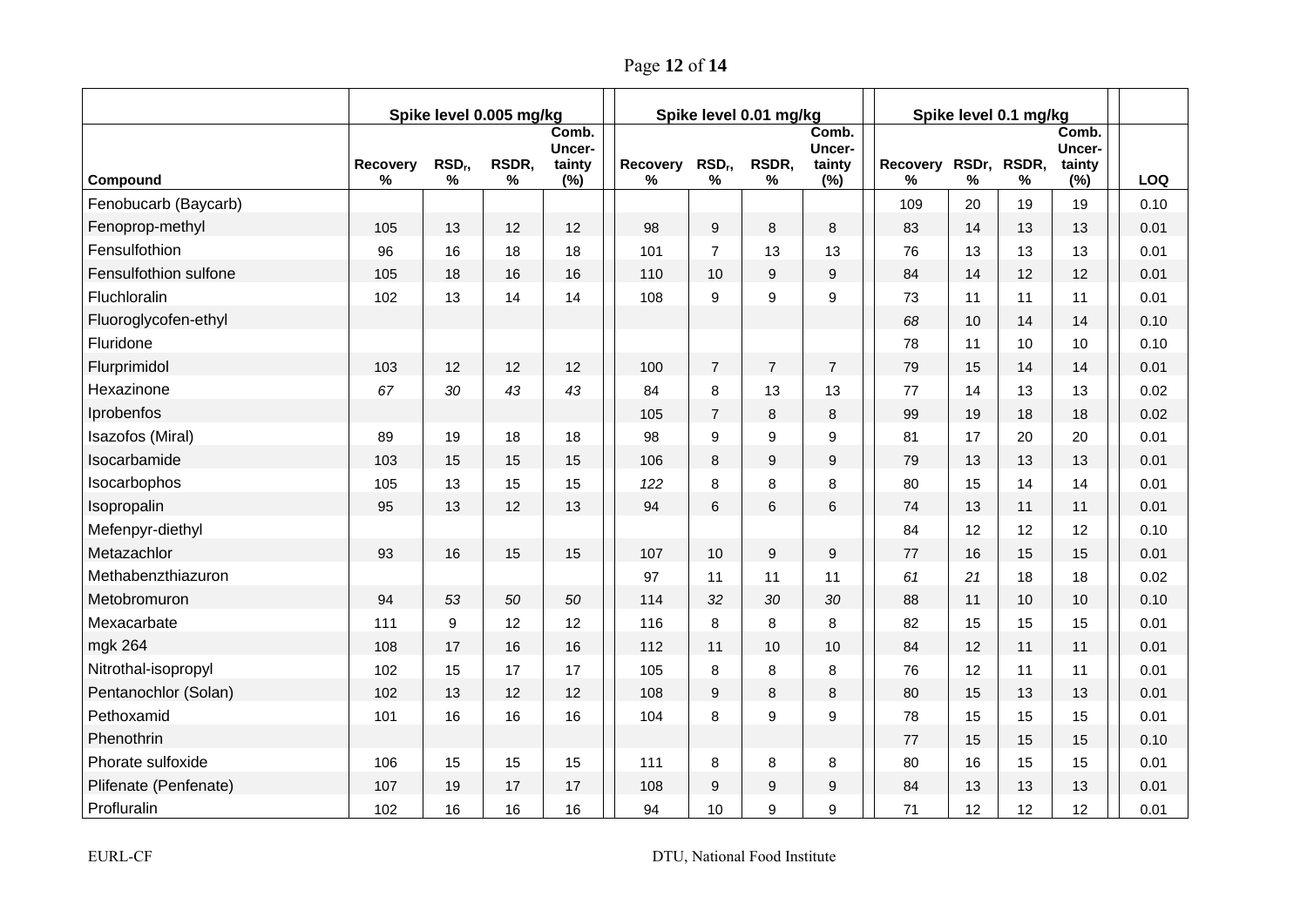Page **13** of **14**

|                          | Spike level 0.005 mg/kg |                         |            |                                  | Spike level 0.01 mg/kg |                         |                |                                     | Spike level 0.1 mg/kg |    |                  |                                     |            |
|--------------------------|-------------------------|-------------------------|------------|----------------------------------|------------------------|-------------------------|----------------|-------------------------------------|-----------------------|----|------------------|-------------------------------------|------------|
| Compound                 | Recovery<br>%           | RSD <sub>r</sub> ,<br>℅ | RSDR,<br>% | Comb.<br>Uncer-<br>tainty<br>(%) | Recovery<br>%          | RSD <sub>r</sub> ,<br>% | RSDR,<br>℅     | Comb.<br>Uncer-<br>tainty<br>$(\%)$ | Recovery<br>℅         | %  | RSDr, RSDR,<br>% | Comb.<br>Uncer-<br>tainty<br>$(\%)$ | <b>LOQ</b> |
| Prometryn                | 98                      | 14                      | 13         | 13                               | 106                    | $\overline{7}$          | 8              | 8                                   | 78                    | 14 | 14               | 14                                  | 0.01       |
| Propachlor               | 99                      | 11                      | 13         | 13                               | 101                    | 10                      | 12             | 12                                  | 79                    | 16 | 15               | 15                                  | 0.01       |
| Propaphos                | 100                     | 15                      | 13         | 13                               | 92                     | 11                      | 20             | 20                                  | 72                    | 17 | 17               | 17                                  | 0.02       |
| Quinomethionate (MQD)    |                         |                         |            |                                  | 61                     | 8                       | 14             | 14                                  | 74                    | 12 | 13               | 13                                  | 0.02       |
| Quizalofop-ethyl         | 103                     | 19                      | 20         | 21                               | 54                     | 9                       | 8              | 8                                   | 83                    | 13 | 12               | 12                                  | 0.01       |
| Rabenzazole              | 106                     | 18                      | 16         | 16                               | 108                    | 8                       | 10             | 10                                  | 79                    | 12 | 11               | 11                                  | 0.01       |
| Secbumeton               | 102                     | 12                      | 14         | 14                               | 95                     | $\overline{7}$          | 11             | 11                                  | 75                    | 14 | 15               | 15                                  | 0.01       |
| <b>Tebupirimfos</b>      | 99                      | 18                      | 16         | 16                               | 100                    | 8                       | 8              | 8                                   | 83                    | 17 | 16               | 17                                  | 0.01       |
| <b>Terbufos</b>          | 78                      | 19                      | 84         | 84                               | 76                     | $\overline{7}$          | 37             | 37                                  | 59                    | 17 | 55               | 55                                  | 0.02       |
| Thenylchlor              | 88                      | 15                      | 19         | 19                               | 101                    | 8                       | 16             | 16                                  | 77                    | 16 | 17               | 17                                  | 0.01       |
| Tiocarbazil I (Drepamon) |                         |                         |            |                                  |                        |                         |                |                                     | 75                    | 19 | 17               | 17                                  | 0.10       |
| <b>Tribufos</b>          | 108                     | 16                      | 17         | 17                               | 109                    | 6                       | 6              | $\overline{7}$                      | 77                    | 13 | 12               | 12                                  | 0.01       |
| Vernolate                | 85                      | 23                      | 24         | 24                               | 91                     | $\overline{ }$          | $\overline{7}$ | $\overline{7}$                      | 78                    | 18 | 19               | 19                                  | 0.02       |